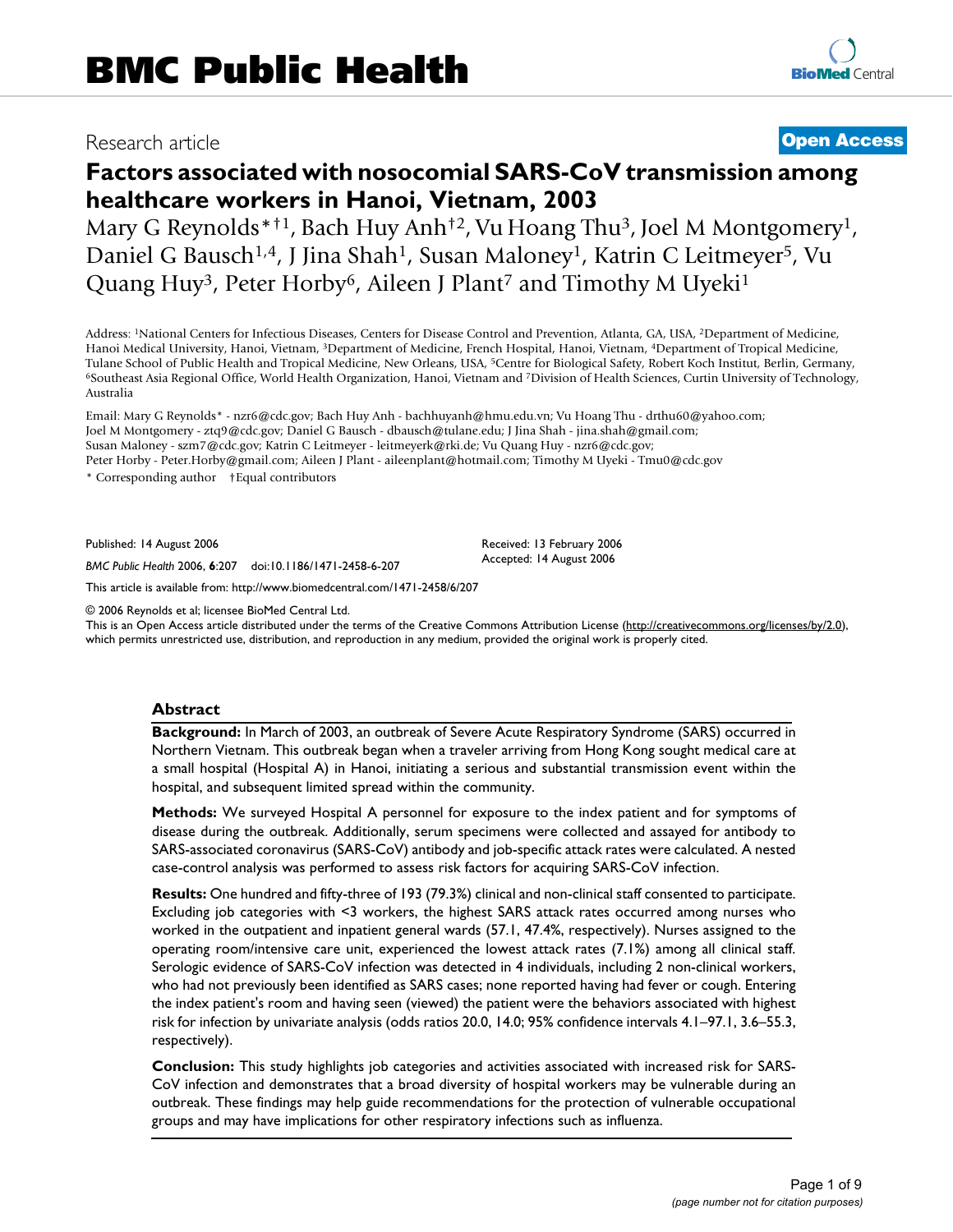# **Background**

A World Health Organization (WHO) medical officer consulting with physicians at a hospital in Hanoi, Vietnam provided one of the earliest descriptions of a respiratory illness that later became known as SARS. Suspicions were first raised in Vietnam when staff at a small private health care facility, Hospital A, in Hanoi began to fall ill after caring for a business traveler recently arrived from Hong Kong [1]. This individual had been admitted to Hospital A on February 26th (Figure 1), where he received care for 4 days in the general medical ward and 4 days in the intensive care unit. On March 5<sup>th</sup>, he was transferred to a facility in Hong Kong where he died one week later; he was subsequently confirmed to have SARS-associated coronavirus (SARS-CoV) infection. [2].

Enhanced infection control practices, cohorting of patients, and increased use of barrier protections were initiated on March 6<sup>th</sup>, after it was recognized that a severe respiratory illness was affecting several staff members. There were no negative pressure rooms at the hospital. N95 respirators, goggles, and face shields were made available to staff on March 12th [*Uyeki, personal communication*]. Transmission of SARS-CoV among staff, visitors, and patients of Hospital A, and their close contacts outside the hospital, ultimately resulted in 62 cases of SARS in Northern Vietnam. Ninety percent of the 62 cases and all of the deaths  $(n = 6)$  occurred among individuals who visited or worked at Hospital A, which was temporarily closed on March 18th, 2003.

Hospital A is a small (<60 bed) private facility in Hanoi, providing inpatient specialist, laboratory, and nursing services. At the time of the outbreak, in addition to Vietnamese staff, several expatriate nurses and physicians



**Figure 1** Epidemic curve of the SARS outbreak among Hospital A staff, Hanoi, 2003.

were employed, often as clinical specialists on short-term contract from France. This report describes SARS-CoV secondary attack rates among the cohort of hospital staff at Hospital A and presents the results of a nested case-control study designed to identify risk-factors for SARS-CoV transmission after admission of the index patient. The primary objectives were to ascertain the extent of SARS-CoV transmission among the clinical and non-clinical staff at the hospital and to determine the nature of the initial exposures to the index patient that resulted in a substantial transmission event.

# **Methods**

### *Cohort study population and enrollment*

We conducted a survey of symptoms and exposures among the cohort of workers at Hospital A, and a nested case-control study to assess risk factors for acquiring SARS-CoV infection after admission of the index case. For the latter study, only individuals who had worked at least one shift during the time the index patient was hospitalized were included (Figure 2).

During the outbreak, in the final two days that the hospital was open (March 17–18, 2003), investigators obtained a comprehensive list of hospital employees and held meetings with individual units (i.e., security, nursing, etc.) to recruit study participants. Upon providing written consent, participants were asked to complete a short, selfadministered questionnaire and to provide a serum specimen for determination of antibodies to SARS-CoV. Questionnaires were translated into Vietnamese and responses were back-translated into English. Information was collected regarding the participant's contact with the index patient during his stay in the hospital from February 26th (evening) to March 5th, as well as their symptoms from the time the index patient was admitted to the hospital until 10 days after he was transferred  $(\sim 1.5$  incubation periods [3-5]). Self-reported symptoms were checked against case investigation forms for 42 staff members. Participants were asked about whether they had ever engaged in a series of activities relating to exposure to the index patient. Questions were simplified in order to minimize translation errors, ensure that the activities would apply for multiple different staff job categories (e.g., nurse and security guard), and to facilitate self-administration.

All exposure variables were comprehensive for the period that the index patient was hospitalized at Hospital A. For example, *did you enter the general ward*, referred to whether or not the subject entered the general ward at least once at any time during the index patient's hospitalization. Variables were not all exclusive. For example subjects were asked whether they ever came within 1 meter of the index patient, and whether they ever did so without a mask (respirator). Further information pertaining to the number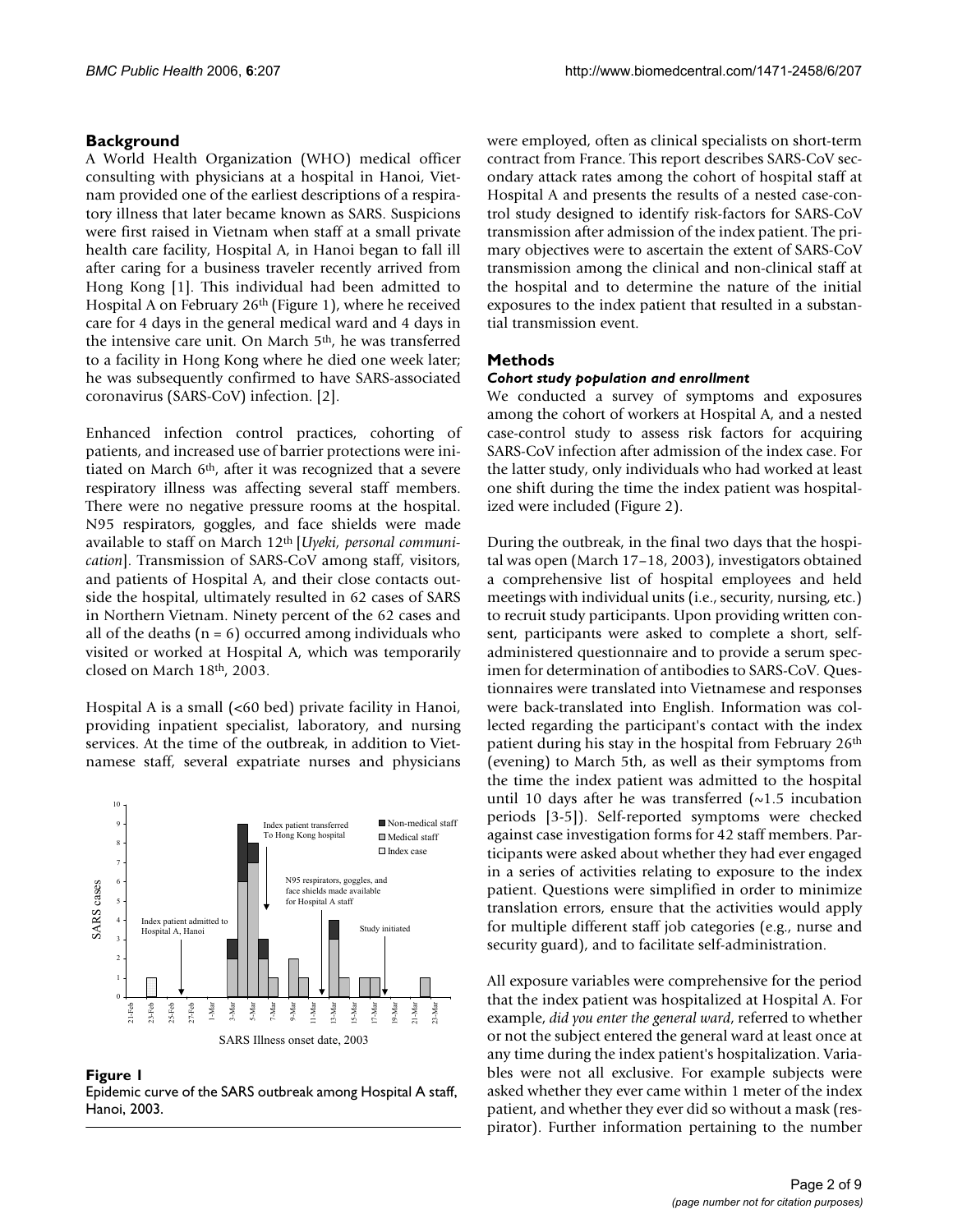

# Diagram representing criteria for selection from hospital exposure to the Hanoi index patient **Figure 2** of case and control subjects to evaluate risks for SARS-CoV infection stemming

Diagram representing criteria for selection of case and control subjects to evaluate risks for SARS-CoV infection stemming from hospital exposure to the Hanoi index patient. (\*) SARS cases were confirmed by serologic testing, viral culture, or RT-PCR performed on specimens obtained from persons with clinically compatible illness. (†) Excluded as study cases were SARS cases among the staff who were unlikely to have contracted infection from the index case (i.e., illness onset after March 5<sup>th</sup>, 2003 or seroconversion > 18 days after last exposure to the index patient); included as study cases are those SARS cases among the staff who had illness onset on or before Mar 5th, *or* seroconversion within 18 days of last exposure to the index case. (‡) Included as study controls were non-cases demonstrated to be negative for SARS-CoV antibody at least 18 days after last exposure to the index case. Potential control subjects were excluded from the analysis if no serologic specimen was collected from them or if the specimen was collected too early to assess final outcome status from exposure to the index case (i.e., within 18 days of last exposure).

and duration of potential encounters was not requested due to time constraints and concerns about recall bias.

A physician who provided care for SARS patients at Hospital A throughout the outbreak (this physician resided temporarily at the hospital while the outbreak was ongoing) served as a proxy respondent for the staff who had died  $(n = 6)$  or were too ill  $(n = 1)$  to respond at the time of the survey. This physician had assisted WHO investigators in conducting the initial staff interviews in early March following recognition of respiratory illnesses among staff. Work shift schedules were available for 30.0% of the Hospital staff and were used to verify staff responses. The protocol was approved following expedited review by the hospital institutional review board and the Vietnamese Ministry of Health.

### *Laboratory confirmation of cases*

Laboratory confirmation of SARS-CoV infection was performed at the Centers for Disease Control and Prevention (Atlanta, Georgia, USA) and was based either on detection of RNA from SARS-CoV in clinical specimens (*via* reverse transcriptase polymerase chain reaction assays, RT-PCR), or by serology, as previously described [2]. Case definitions and laboratory assays employed during the outbreak in Vietnam are described in detail elsewhere [2].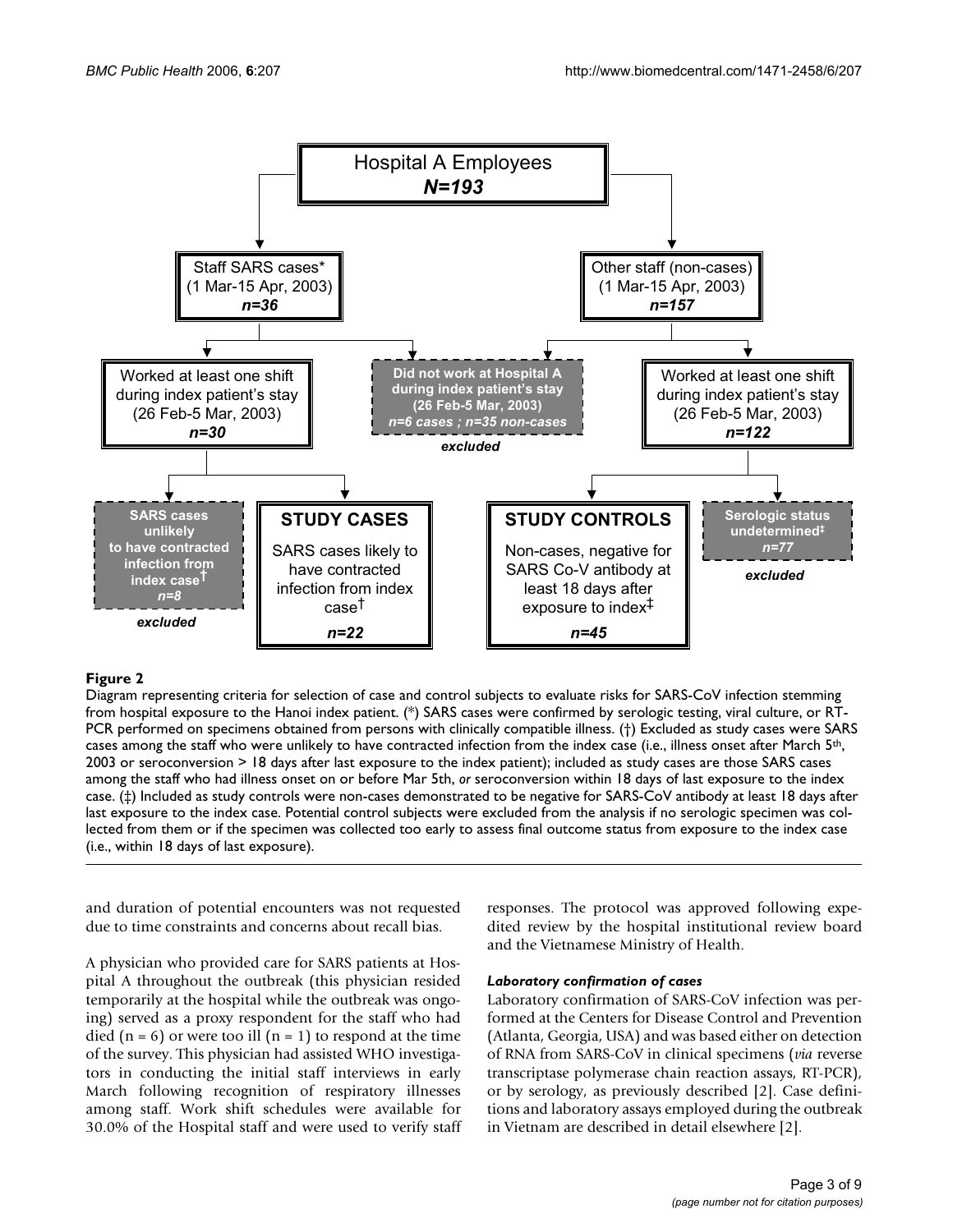### *Nested case-control study*

To determine which work-related activities may have been associated with contracting SARS-CoV infection after admission of the index case, a case-control study was performed. Inclusion and exclusion criteria for study cases and controls are outlined in Figure 2.

Study cases were defined as persons having: (*i*) the presence of SARS-CoV antibody in at least one serum specimen collected prior to March 24<sup>th</sup>; or (*ii*) for SARS cases confirmed by means other that serologic testing (i.e., viral culture or RT-PCR), illness onset on or before March 5<sup>th</sup>, the last day the index patient received care at Hospital A. SARS Co-V infections resulting from exposure to the index patient were presumed to have resulted in antibody conversion on or before March 24th (18 days after the index patient's discharge) based on a conservative estimated timeline that includes a 6 day incubation period plus a 12 day interval to seroconversion. The estimated 6 day incubation period is based on the observed median number of days from exposure to illness onset among persons in Vietnam who reported only a single potential exposure to a SARS patient (n = 28). The 12 day estimated interval to seroconversion is based on the observed median number of days from illness onset to SARS-CoV antibody seroconversion among cases in Vietnam for whom the date of seroconversion is known within 48 hours ( $n = 17$ ). This time frame is expected to exclude individuals who contracted infection from someone other than the index, while capturing the majority of individuals who were infected during index case's hospitalization in Hanoi, including a proportion of those who could have been infected on the last day of exposure to the index patient. The timing of illness onset alone was insufficient as a case selection criterion for the case-control study as this information was unavailable for many study enrollees.

Controls were defined as individuals within the study cohort who (*i*) were never identified as SARS cases, (*ii*) worked at least one shift during the time the index patient was hospitalized, and (*iii*) did not exhibit evidence of SARS-CoV specific antibodies within at least 18 days after last exposure to the index case.

### *Statistical analyses*

Exposure and demographic variables used for analyses were dichotomous categorical; unknown or missing data was rendered as a negative response. Non-parametric tests (*Fisher's exact*, *Cochran's Chi-square*) or odds ratios (OR) with 95% confidence intervals (CI) were used to assess differences between groups using negative responses as the referent. The threshold for statistical significance was established at a *p-value* < 0.05.

Advanced age (> 50 years) and underlying medical conditions were not significant correlates of case status in this outbreak [*Uyeki, personal communication*] and were therefore not included in the analysis. All statistical analyses were performed using SPSS version 11.0.1 (SPSS Inc., Chicago, IL).

# **Results**

# *Survey of hospital workers*

A staff census prepared in February 2003, indicated that 193 individuals were employed at Hospital A at the time of the SARS outbreak. The distribution of personnel between clinical and non-clinical roles is shown in Table 1. Twenty-nine of the 36 SARS cases (81%) at Hospital A occurred among clinical personnel with direct patient care or ancillary clinical roles. Direct patient care activities included primary medical functions such as patient examination and diagnostic evaluation, performance of procedures, and conduct of ongoing care and monitoring. In addition, non-clinical personnel were affected as well, with 19% of cases ( $n = 7$ ) occurring among housekeepers and other cleaning staff ( $n = 5$ ), kitchen staff ( $n = 1$ ), and receptionists  $(n = 1)$ . Several of the affected housekeepers entered the index patient's room on the night he was admitted to clean vomitus and respiratory secretions from the floor and walls, and various kitchen staff entered his room to deliver meals or collect service trays. Figure 1 depicts the epidemiologic curve of SARS illness among Hospital A personnel.

Two peaks of illness onset among staff were evident, on March  $4<sup>th</sup>$ , and 9 days later on the 13<sup>th</sup> (Figure 1). All but one of the non-clinical staff cases became ill during the first apparent wave of the outbreak, which encompassed the period the index patient was an inpatient at Hospital A. Housekeepers and certain members of the kitchen staff had access to the index patient's room(s) during his stay, for purposes of cleaning and meal delivery. Overall, observed attack rates were highest among personnel with direct patient care responsibilities. Notably, however, nursing staff at Hospital A who were assigned to the operating Room (Op.Rm.)/intensive care unit (ICU) had significantly lower attack rates  $(7.1, p < 0.006)$  than did nurses in other staffing categories. Though mid-wives might not be anticipated under normal circumstances to have had opportunities for direct contact with the index patient, several women who had had complicated deliveries were hospitalized in the inpatient ward or ICU during the index patient's stay; two briefly shared a room with him.

### *Staff enrollment*

Overall, 79% of Hospital A staff completed the exposure and symptom questionnaire, and 64% contributed at least one serum specimen. The lowest rates of participa-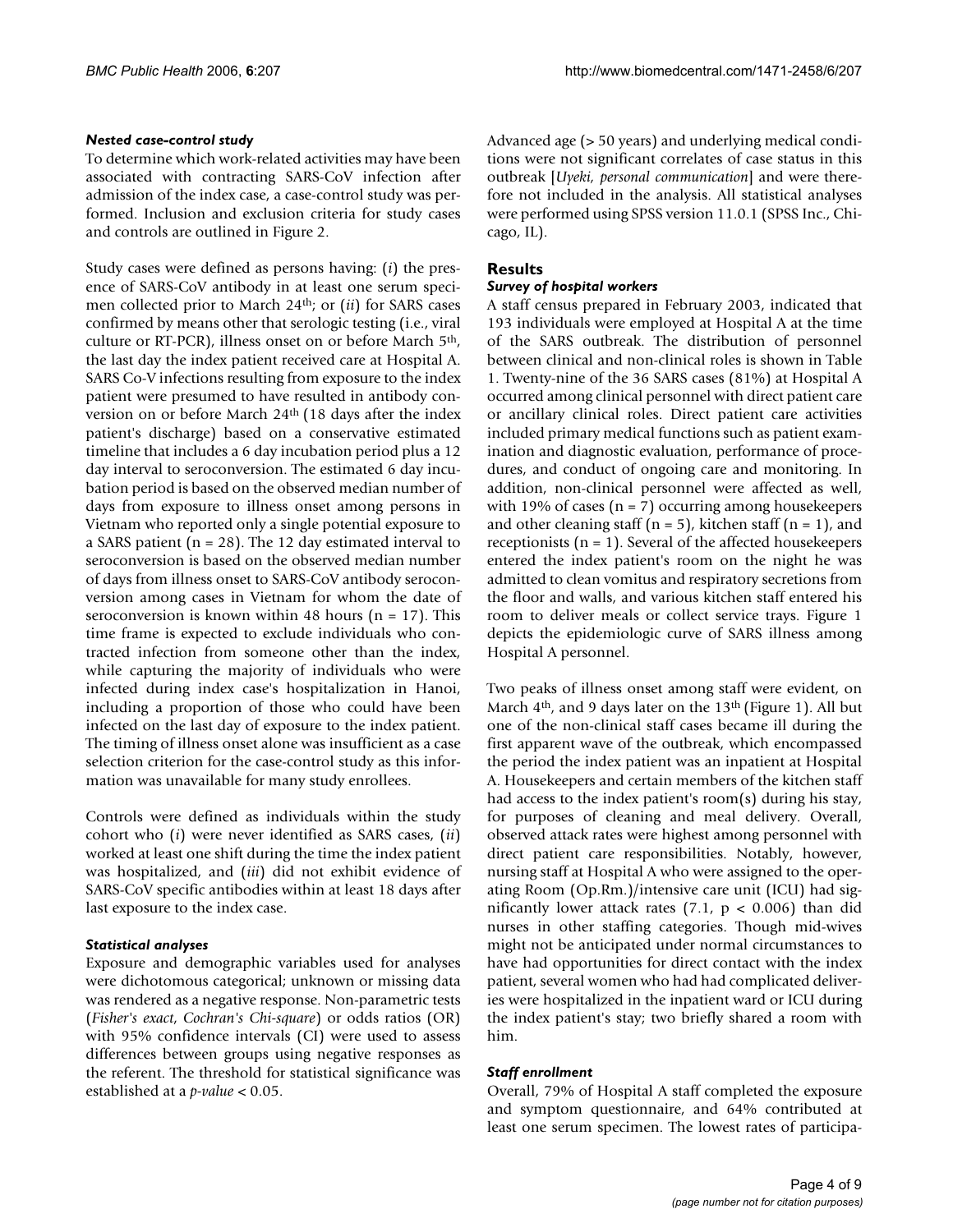|                      |                                   | <b>Hospital A</b><br>employees | <b>SARS</b> outbreak at Hospital A |                          |                | Enrollment number of hospital workers (%) |                       |                                                                 |  |
|----------------------|-----------------------------------|--------------------------------|------------------------------------|--------------------------|----------------|-------------------------------------------|-----------------------|-----------------------------------------------------------------|--|
|                      | <b>Staff</b><br>position          |                                | <b>SARS</b><br>cases*              | Attack rate <sup>†</sup> | <b>Deaths</b>  | <b>Completed</b><br>survey                | Serologic<br>specimen | <b>Enrolled work-</b><br>ers with positive<br>serologic result# |  |
| Direct patient care  | Physician <sup>§</sup>            | 29                             | 8                                  | 27.6                     | 4              | 17(58.6)                                  | 19(65.5)              | 7(36.8)                                                         |  |
|                      | Midwife                           | 10                             | 4                                  | 40.0                     | 0              | 9(90.0)                                   | 8(80.0)               | 4(50.0)                                                         |  |
|                      | Nurse <sup>¶</sup> (gen.<br>ward) | 19                             | 9                                  | 47.4                     | $\overline{2}$ | 16(84.2)                                  | 19 (100)              | 10 (52.6) 2 new                                                 |  |
|                      | Nursell<br>(Op.Rm./ICU)           | 4                              | L                                  | 7.1                      | 0              | 8(57.1)                                   | 9(64.3)               | 0                                                               |  |
|                      | Nursell<br>(other)                | 7                              | 4                                  | 57.1                     | 0              | 7(100)                                    | 6(85.7)               | 4(66.7)                                                         |  |
| sub-total            |                                   | 79                             | 26                                 | 32.9                     | 6              | 58 (73.4)                                 | 61(77.2)              | 26(42.6)                                                        |  |
| Other clinical staff | Dental                            | 3                              | 0                                  | 0                        | 0              | 3(100)                                    | (33.3)                | 0                                                               |  |
|                      | Laboratory                        | 7                              | 0                                  | 0                        | 0              | 6(85.7)                                   | 3(42.9)               | 0                                                               |  |
|                      | Pharmacy                          | $\overline{2}$                 | 0                                  | 0                        | 0              | 2(100)                                    | 2(100)                | 0                                                               |  |
|                      | Radiology                         | 6                              | 2                                  | 33.3                     | 0              | 5(83.3)                                   | 5(83.3)               | (20.0)                                                          |  |
|                      | Physiotherapy                     | Ι.                             | T                                  | 100.0                    | 0              | 1(100)                                    | 1(100)                | 1(100)                                                          |  |
| sub-total            |                                   | 19                             | 3                                  | 15.8                     | 0              | 15(79.0)                                  | 12(63.2)              | 2(16.7)                                                         |  |
| Sanitation/Kitchen   | Housekeeping                      | 16                             | 4                                  | 25.0                     | 0              | 16(100)                                   | 11(68.8)              | 4(36.4)                                                         |  |
|                      | Laundry                           | 7                              | 0                                  | 0                        | 0              | 7(100)                                    | 6(85.7)               | $1(16.7)$ I new                                                 |  |
|                      | Kitchen                           | 5                              |                                    | 20.0                     | 0              | 4(80.0)                                   | 2(40.0)               | 1(50.0)                                                         |  |
|                      | Other                             | $\overline{2}$                 |                                    | 50.0                     | 0              | 1(50)                                     | 1(50.0)               | 1(100)                                                          |  |
| sub-total            |                                   | 30                             | 6                                  | 20.0                     | 0              | 27(90.0)                                  | 20(66.7)              | 6(30.0)                                                         |  |
| Other non-clinical   | Administratio<br>n                | 28                             | 0                                  | 0                        | 0              | 22 (78.6)                                 | 8(28.6)               | 0                                                               |  |
|                      | Reception                         | $\overline{13}$                |                                    | 9.1                      | 0              | 10(76.9)                                  | 6(46.2)               | $2(33.3)$ I new                                                 |  |
|                      | Security                          | 8                              | 0                                  | 0                        | 0              | 7(87.5)                                   | 6(75.0)               | 0                                                               |  |
|                      | Maintenance                       | 3                              | 0                                  | 0                        | 0              | 3(100)                                    | 3(100)                | 0                                                               |  |
|                      | Operations                        | 13                             | 0                                  | 0                        | 0              | 11(84.6)                                  | 8(61.5)               | 0                                                               |  |
| sub-total            |                                   | 65                             |                                    | 1.5                      | 0              | 53(81.5)                                  | 31(47.7)              | 2(6.5)                                                          |  |
| <b>Total</b>         | <b>Hospital A</b><br>staff        | 193                            | 36                                 | 18.7                     | 6              | 153 (79.3)                                | 124(64.2)             | 36 (29.0)                                                       |  |

**Table 1: Hospital A staff by job category – SARS attack rates and serologic profiles, Hanoi, 2003.**

\* Refers to cases identified during the course of the outbreak. 4 of the 36 initially identified SARS cases during the outbreak did not have serological confirmation, and they were replaced by the 4 additional, previously unrecognized, seropositive individuals identified during the serosurvey (n = 36). † The case fatality rates among physicians, nurses from the general ward, and among staff with patient care duties are 50, 22, and 23%, respectively.

‡ Positive serologic results are listed as 'new' if the individual was not recognized as a symptomatic case during the outbreak, but was found to be seropositive during the course of this study.

§ Physicians cases include: Anesthetist/Anesthesiologist (3), General Practitioner (2), Pulmonary Specialist (1), Gynecologist (1), Orthopedic Surgeon (1). Radiologists are included in the 'Radiology' category.

¶ Nurses who were assigned to the general inpatient ward, or the intensive care unit/operating room are indicated, others not specifically assigned are grouped into a single category.

tion in the exposure and symptom survey occurred among physicians and ICU nurses staffing categories (58.6%, 57.1%, respectively), but in both instances participation increased to over 64% for the serosurvey (Table 1). Staff work schedules were used, where possible, to independently verify a worker's presence at Hospital A during the index patient's hospitalization. A comparison between staff work schedules and worker responses is shown in Table 2. In general, there were fewer non-clinical staff than clinical staff participants in the serosurvey, but overall, serosurvey participation met or exceeded 50% in all but five staffing categories, these being, 'kitchen', 'dental', 'laboratory', 'administration', and 'reception'.

The questionnaire was completed by proxy for seven individuals who had died or were too ill to complete the questions at the time of survey administration. Removal of these respondents from the study pool did not substantively affect study findings (shown below), therefore these responses were included analyses as appropriate.

### *Symptomatic illness among Hospital A staff*

Results of the survey regarding symptoms of illness experienced by study participants are summarized in Figure 3.

Consistent with findings from a clinical study of SARS patients conducted in Vietnam [6], fever, fatigue, myalgia,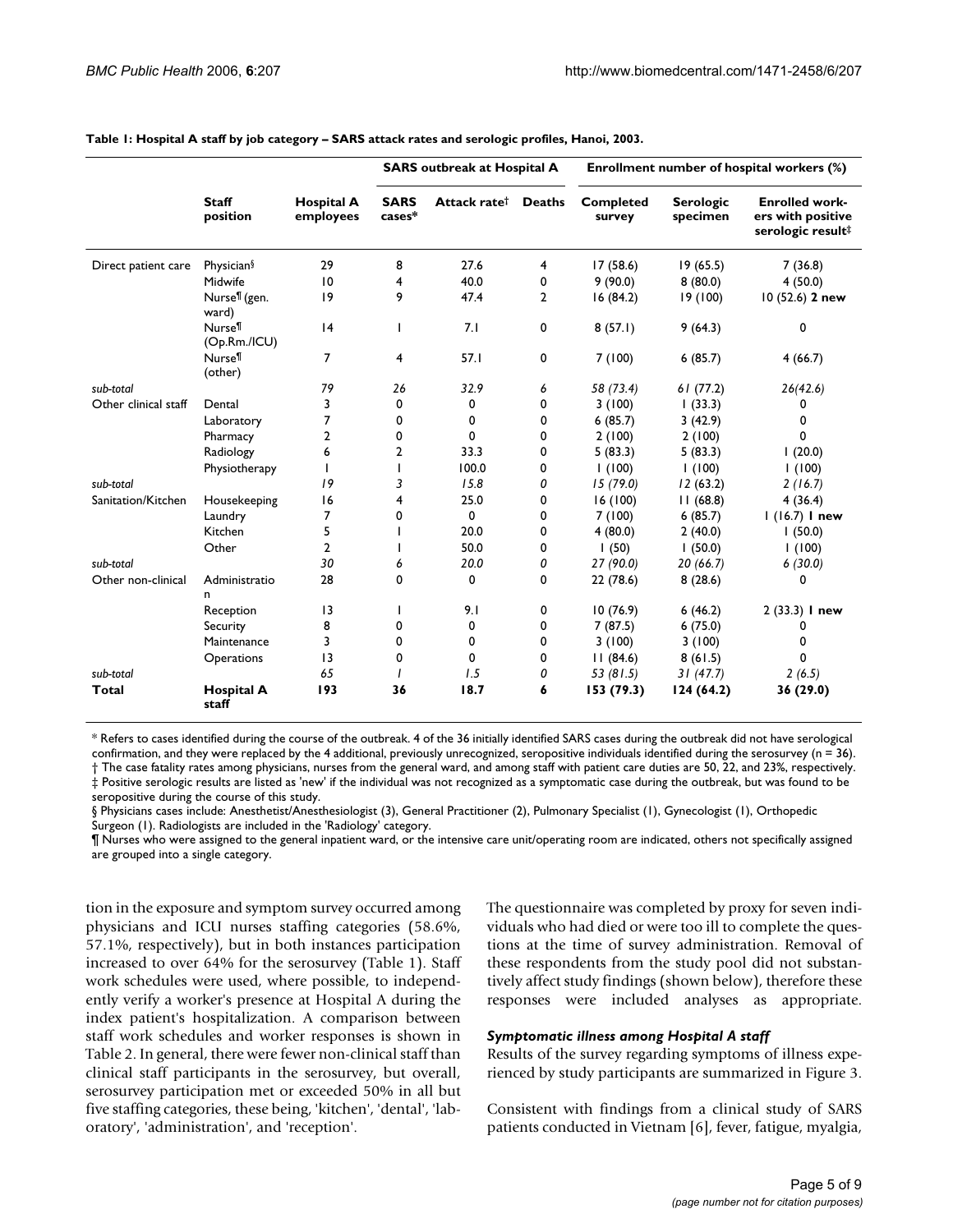|                                   |                               | Worked at least one shift during index patient's<br>hospitalization, 26 February-5 March, 2003       |    |                   |  |
|-----------------------------------|-------------------------------|------------------------------------------------------------------------------------------------------|----|-------------------|--|
| <b>Staff position</b>             | <b>Completed Survey n (%)</b> | <b>No.</b> surveyed who reported <b>No.</b> scheduled to work* Agreement $(\%)^{\dagger}$<br>working |    |                   |  |
| Midwife $(n = 10)$                | 9(90)                         | 9                                                                                                    | 8  | 88.9              |  |
| Nurse (Op.Rm./ICU) $(n = 14)$     | 7(50)                         | 6                                                                                                    | 6  | 100               |  |
| Housekeeper ( $n = 16$ )          | 16 (100)                      | 15                                                                                                   | 16 | 93.8              |  |
| Receptionist ( $n = 10^{\circ}$ ) | 9(90)                         | 9                                                                                                    |    | 77.8              |  |
| Security ( $n = 8$ )              | 7(87.5)                       |                                                                                                      |    | 100               |  |
| Total ( $n = 58$ )                | 48 (82.8)                     | 46                                                                                                   | 44 | 95.7 <sup>§</sup> |  |

**Table 2: Comparison of survey responses and staff work schedules during the SARS index patient's hospitalization in Hanoi, Vietnam.**

\* Shift schedules were obtained from Hospital A human resources administration for approximately 30% of Hospital A staff.

† Agreement between reported and scheduled work activity among surveyed staff.

Receptionist does not include cashiers (1) and store clerks (2) who also worked in the reception area of Hospital A and who are included in Reception category in Table 1.

§ Kappa score κ = 0.476 (p = 0.002); suggests intermediate qualitative agreement for two reporting sources.

chills, anorexia, headache, and cough were the most frequently reported symptoms experienced by SARS infected staff at Hospital A. These symptoms occurred in over half of SARS cases, and all occurred at levels significantly above those reported by employees without SARS-CoV infection. Dizziness, shortness of breath and vomiting were also reported at significantly higher frequencies among SARS cases than uninfected staff, but nevertheless were reported by = 40% of SARS cases. Only diarrhea, sore throat, and rash were not reported at higher frequencies among SARS cases than uninfected staff. The background



#### Figure 3

Subjective symptoms of illness reposted among staff at Hospital A ( $n = 27$  SARS cases,  $n = 115$  non-cases), Hanoi, 2003. The presence of an asterisk indicates that the symptom was significantly associated with SARS case status ( $p < 0.05$ , Fisher's exact, two-sided). (#) indicates sample sizes for cases and non-cases of 8, and 58 respectively.

occurrence of rash was low among all participants, but both sore throat and diarrhea occurred at appreciable background rates (19% and 20%, respectively) among staff not infected with SARS-CoV.

#### *Serologic profiles of Hospital A employees*

Of the 124 Hospital A staff who participated in the serosurvey, 36 (29%) had at least one serum specimen that tested positive for the presence of antibody to SARS-CoV antigen (Table 1). Four Hospital A staff members with confirmed SARS-CoV infection did not complete the questionnaire or participate in the serosurvey. All 32 confirmed SARS cases that did participate in the survey tested positive for the presence of antibody to SARS-CoV antigen. Four additional, previously unrecognized, seropositive individuals were identified as a consequence of the serosurvey. Thus, 4 of the 36 initially identified SARS cases during the outbreak did not have serological confirmation, and they were replaced by the 4 additional, previously unrecognized, seropositive individuals identified as a consequence of the serosurvey  $(n = 36)$ .

These 4 newly identified seropositive individuals (2 general ward nurses, 1 laundry worker, and 1 receptionist) had mild illness and were not identified during the outbreak despite active surveillance conducted among staff at Hospital A. Among this group, the 2 General Ward nurses reported having had at least three symptoms associated with SARS illness in this outbreak (the first reported fatigue, headache, and shortness of breath; the second also reported headache along with myalgia, chills, dizziness, anorexia, and vomiting), but neither reported having experienced fever or cough, which were inclusion criteria in the WHO SARS case definition used at the time. Both nurses also reported experiencing diarrhea during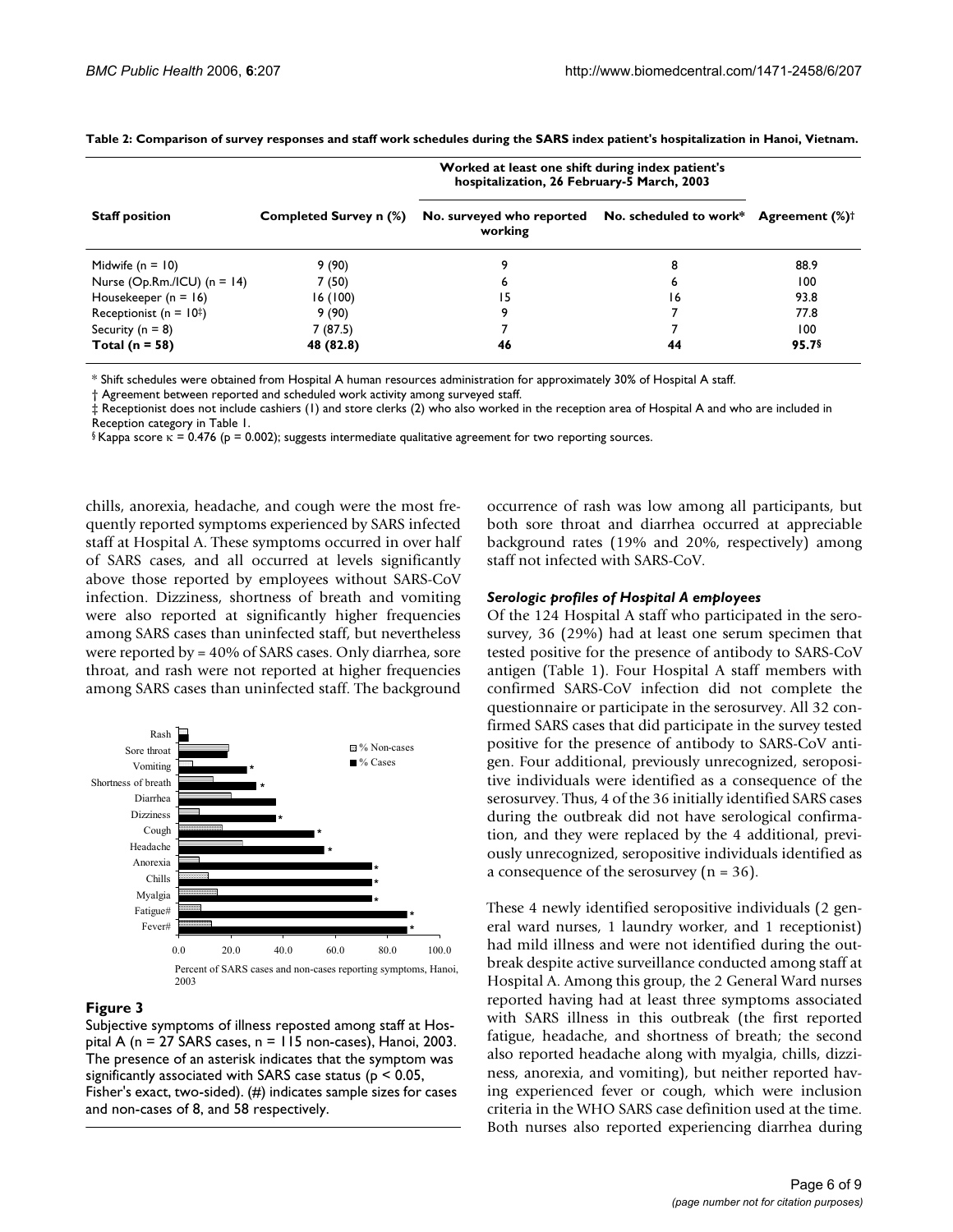the study period. However, diarrhea was common among all Hospital A workers (23% of all reporting workers) regardless of SARS case status. Neither the laundry worker nor the receptionist reported having experienced symptoms significantly associated with SARS illness in Vietnam, with the exception that the latter reported vomiting.

#### *Nested case-control study*

Twenty-two study cases and 45 controls were identified (Figure 2). (Confirmed SARS cases not included in the study were excluded on the basis of illness onset date, date of seroconversion, or insufficient information to classify.)

Nearly all activities associated with physical proximity to the index patient or to his hospital rooms were significantly associated with SARS-CoV infection by univariate analysis (Table 3). However, touching the index patient (with or without personal protective equipment in the form of gloves, gown, face mask) or speaking to him in his room, were not significantly associated with SARS-CoV infection. Having had a job that involved direct patient care or sanitation/kitchen duties was also not associated with SARS-CoV infection. Having a non-clinical staff position was nominally protective  $(O.R. = 0.2, p = 0.011)$ against SARS-CoV infection, as was having had an upperrespiratory infection ('head cold', O.R. =  $0.2$ ,  $p = 0.039$ ) within the prior 6 months.

Multivariate analyses were not performed due to the limited size of the study population.

# **Discussion**

SARS has been documented, under certain circumstances, to be highly communicable in hospital settings. Attack rates among workers with direct patient care roles have been observed as high as 10.0 and 11.8% in Canada and Hong Kong, respectively [5,7]. This study examined early events after the admission of a patient with SARS-CoV infection into a small hospital, at a time before the risks from unprotected exposure to SARS patients were fully appreciated. Our findings highlight the potential SARS transmission risks to hospital workers from potentially infectious surfaces and from proximity to a symptomatic patient.

During several other outbreaks, airborne transmission of SARS-CoV was suggested as an important route of transmission in hospitals and residential settings [8-10]. Our findings do not allow us to discriminate between potential transmission via large droplet versus dilute aerosols, although large scale transmission through a concentrated 'plume' of virus seems less likely here, as proximity to the index patient was nearly universal among those who were infected. These findings have important implications for worker protection, as many different categories of workers perform activities that may bring them into proximity with a SARS-CoV infected individual.

|                                                            |                 |              |          | <b>SARS</b> cases |      | <b>Controls</b> |      |
|------------------------------------------------------------|-----------------|--------------|----------|-------------------|------|-----------------|------|
| <b>Activities During Index Patient's Hospitalization</b>   | OR <sup>*</sup> | 95% CI       | p-value† | $n = 22$          | %    | $n = 45$        | %    |
| Touched index patient                                      | 2.8             | $0.9 - 8.5$  | 0.085    | 9                 | (41) | 9               | (20) |
| Talked to or touched index patient without mask‡ (ever)    | 1.9             | $0.6 - 5.9$  | 0.363    |                   | (32) | 9               | (20) |
| Came within I meter of index patient                       | 9.3             | $2.8 - 30.9$ | < 0.001  | 17                | (77) | $\overline{2}$  | (27) |
| Came within I meter of index patient, without mask# (ever) | 5.4             | $1.8 - 16.3$ | 0.003    | $\overline{14}$   | (64) | $\mathbf{H}$    | (24) |
| Spoke with index patient                                   | 3.5             | $1.2 - 10.4$ | 0.028    | $\mathbf{H}$      | (50) | 10              | (22) |
| Entered patient room                                       | 20.0            | $4.1 - 97.1$ | < 0.001  | 20                | (91) | 15              | (33) |
| Spoke with index patient in his room                       | 3.7             | $1.1 - 12.6$ | 0.052    | 8                 | (36) | 6               | (13) |
| Saw (viewed) index patient                                 | 14.0            | $3.6 - 55.3$ | < 0.001  | 19                | (86) | $\overline{14}$ | (31) |
| Visited patient room when patient was not there            | 3.7             | $1.3 - 10.9$ | 0.027    | 12                | (55) | $\mathsf{L}$    | (24) |
| Touched visibly contaminated surface                       | 7.8             | $2.3 - 25.9$ | 0.001    | 12                | (55) | 6               | (13) |
| Entered general ward                                       | 8.0             | $1.7 - 38.4$ | 0.005    | 20                | (91) | 25              | (56) |
| Other characteristics <sup>§</sup>                         |                 |              |          |                   |      |                 |      |
| Upper respiratory infection w/in prior 6 months            | 0.2             | $0.04 - 0.9$ | 0.039    | 2                 | (9)  | 15              | (33) |
| 'Other' non-clinical job¶                                  | 0.2             | $0.03 - 0.7$ | 0.011    | 2                 | (9)  | 18              | (40) |
| Direct patient care activities                             | 2.0             | $0.7 - 5.6$  | 0.298    | $\overline{13}$   | (59) | 9               | (42) |
| Sanitation/kitchen job                                     | 2.2             | $0.7 - 7.0$  | 0.223    |                   | (32) | 8               | (18) |

**Table 3: Single variable analysis of risk factors for SARS Co-V infection among hospital staff cases and controls, Hanoi, 2003.**

\* *Mantel-Haenszel* odds ratio; odds ratios refer to affirmative responses.

† *Fischer's exact* (two-sided).

<sup>‡</sup> Respirator or surgical mask; N95 respirator masks were not widely available at Hospital A until March 12<sup>th</sup>.

§ A proportion of enrollees (n = 19 cases, n = 8 controls) were asked about a history of heart disease, lung disease, diabetes, and smoking. None of these factors had a statistically significant association with SARS cases status.

¶ Other non-clinical jobs include administration, reception, security, maintenance, operations (see Table 1).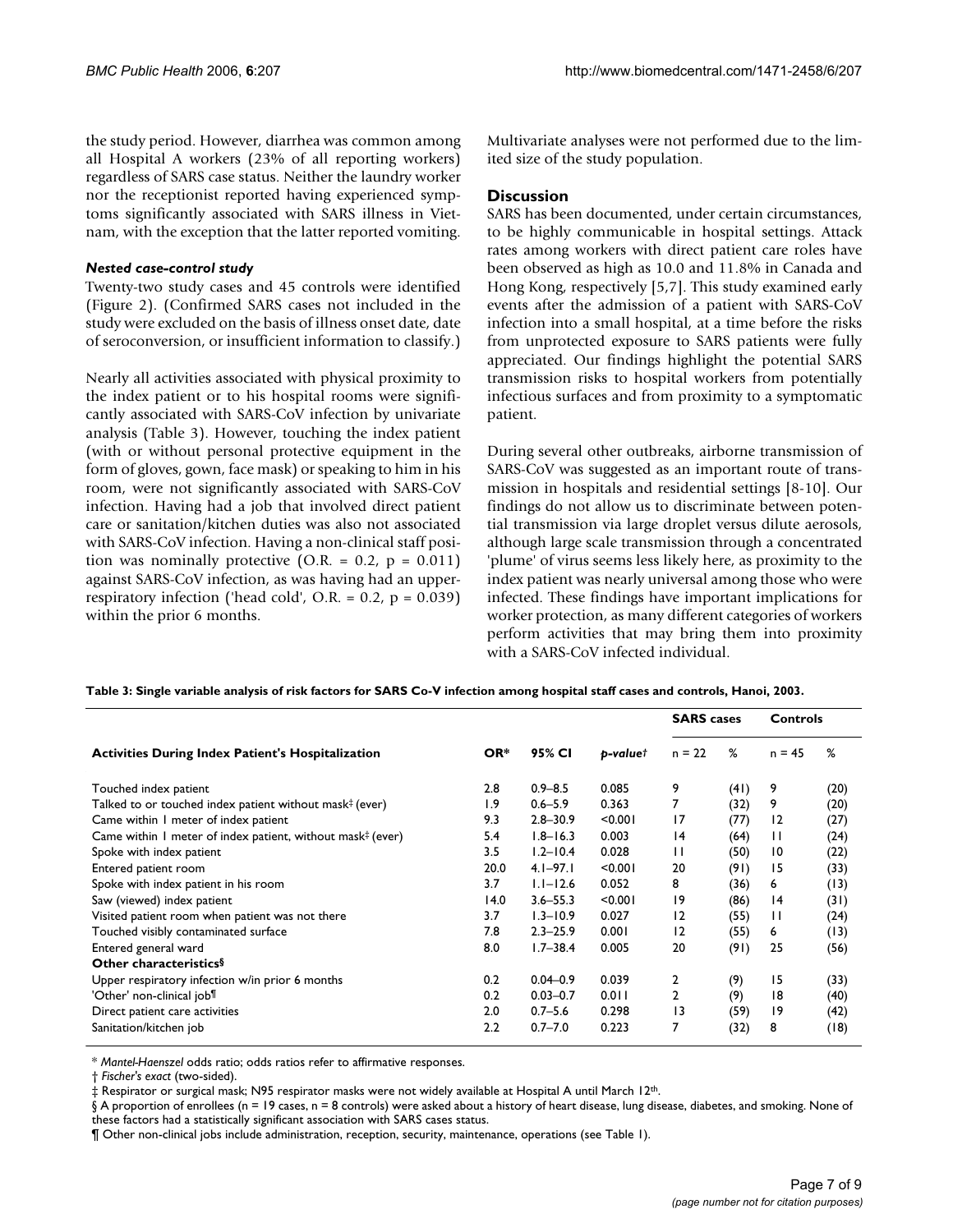Overall, we found that hospital workers who had greatest opportunity for proximity to the index patient were clinical staff, and among clinical staff, those with direct patient care duties experienced the highest attack rates and death rates among all categories of Hospital A workers. When Hospital A closed during the SARS outbreak, a second hospital (Hospital B) was designated to care for suspect SARS cases. There were no SARS cases among staff at Hospital B, and a serosurvey conducted among workers at the facility revealed no inapparent or asymptomatic infections despite the presence of numerous confirmed SARS cases in the wards [1]. The reasons for the disparity in infection rates among staff between Hospitals A and B is unclear, but comparing outcomes between the two hospitals in general supports the importance of enhanced infection control measures, barrier protections, and patient isolation, as control measures within hospitals.

A previous study of clinical workers at Hospital A suggested that the proportion of doctors and nurses using masks as a precautionary measure increased significantly after the initiation of secondary cases and that the use of masks had a significant impact on diminishing SARS-CoV transmission [11]. The potential benefits of enhanced infection control practices and barrier protections are also in evidence when looking at differences among workers at Hospital A who provided direct patient care. Among nurses at Hospital A, those who administered clinical care to critically ill or post-operative patients (Op.Rm./ICU nurses) experienced the lowest attack rates among all nursing categories, and though few (3 of 8) reported having engaged in any of the activities identified as being associated with risk for SARS-CoV infection (Table 3), it is possible that the lower overall attack rate for this group of nurses reflects the fact that routine infection control precautions employed by Op.Rm./ICU to protect vulnerable patients in the ICU also provided these nurses with protection against exposure to SARS-CoV. Studies from other SARS outbreaks have shown that nurses charged with providing intensive care to patients experienced relatively fewer instances of SARS-CoV infection [5], unless assisting with a high risk procedure such as an endotrachael intubation [12,13].

During the course of this study, four workers, none of whom had been previously identified as cases, were found to have been infected with SARS-CoV. None of the four reported having had cough or fever, but two complained of diarrhea and another had a sore throat. A similar study conducted among health care workers in Singapore, revealed serologic evidence of SARS-CoV infection in two workers (of 112 exposed individuals) who experienced only mild symptoms of illness [14]. Both of these individuals had had fever and multiple systemic or upper respiratory symptoms, but neither developed pneumonia.

Together, these reports and observations suggest that SARS-CoV infection can manifest with relatively mild symptoms, which can be easily masked against a background of unrelated illnesses in the community. The epidemiologic significance of mild (or asymptomatic) infections remains unclear however, and in this instance it is not known whether any of the four serologically positive individuals without pneumonia transmitted SARS-CoV to their contacts.

There were several limitations to this study. The first is the small sample size employed for the nested case-control, which contributed to a general lack of precision in measures of effect (odds ratios), and precluded our ability to look for independent risk factors through multivariate analyses. In addition, because of the need to minimize the complexity of the questionnaire, we were unable to assess either the duration, or the intensity of potential exposures, both of which are likely to be important modifiers of absolute risk. However, our streamlined approach using generalized questions allowed us to rapidly survey a large fraction of the hospital worker population, rather than just medical professionals. Finally, there were several potential sources of bias in this study which could have affected our results and conclusions. Although we performed the study prior to closure of the hospital, while the staff were still actively engaged in the outbreak investigation, we failed to achieve full staff participation, particularly among physicians and certain categories of nurses. This could have introduced a selection bias favoring enrollment of persons with less opportunity for direct contact with the index patient. Similarly, we questioned individuals about their exposure to the index patient 13 days after he was transferred to Hong Kong, and used a proxy to complete exposure questionnaires for deceased individual. Either of these could have introduced non-systematic information (recall) bias to our findings. We attempted to minimize the influence of these potential sources of bias by using case investigation forms and physician notes to verify self-reported information when ever possible.

Many of the job-related activities identified in this study as potential risk factors for SARS-CoV infection, such as entering the patient's room, and touching a visibly contaminated surface relate to 'proximity' contacts and possibly fomite involvement. These types of contact are broadly applicable to many different job categories from receptionist to physician, implying that our concept of occupational categories at risk for nosocomial infection may need to be broadened to include many different kinds of workers without direct patient care duties [5,7,15,16].